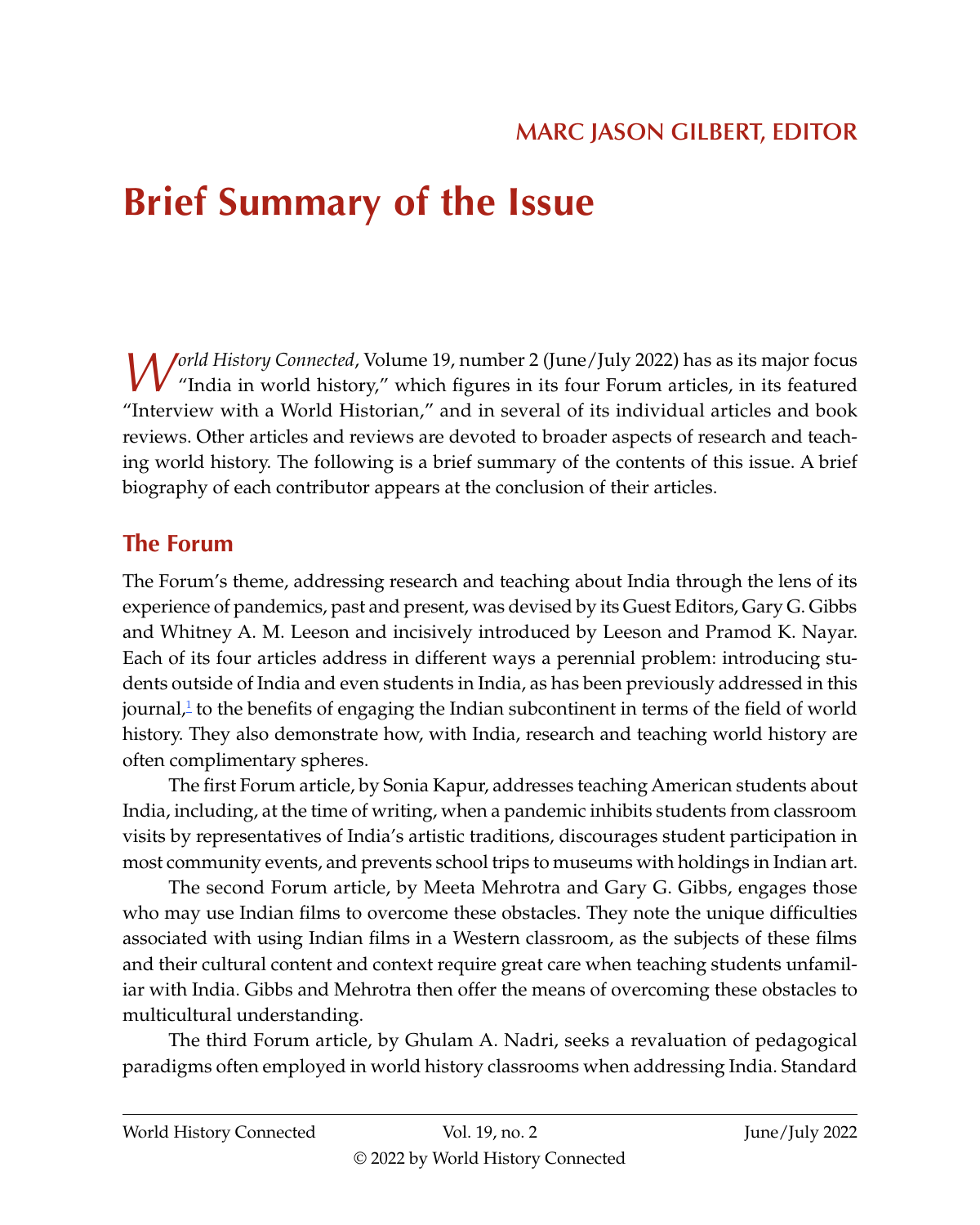<span id="page-1-0"></span>world-history textbooks published in the United States often regard the Mughal Empire as an "Islamic" empire, eliding India's diversity, even among Muslim traders themselves. This claim is supported by his research into Armenian, Hindu, Jewish and Muslim merchants that brings their history alive in a region which is closely tied to the history of pandemics.

The fourth article in the Forum, by John Maunu and this journal's editor, Marc Jason Gilbert, explores the connection of trade to pandemics in India, $^2$  $^2$  among other entries in an annotated digital database that identifies numerous approaches and resources useful for research and teaching of pandemics in India in world history perspective. Its entries offer analyses of the global setting and impact of individual outbreaks. They also offer resources that can be used to encourage comparative research, as well as support the development of comparative and other world history critical thinking skills, such as the ability of students to recognize multicausality, and to ascertain change over time from premodern India through to the colonial and post-colonial eras.

## **An Interview with a World Historian**

The problems and rewards of teaching India's complex, diverse, and politically contested history, while also including its trans-regional nature, are among many issues raised in one of this journal's newest features, "Interview with a World Historian," whose interview subject is Michael H. Fisher. Fisher's work illuminates India's trans-national character, including the impact of the "counterflow of Indians," Indians going to Britain and Europe from the early 19th century (*Counterflows to Colonialism: Indian Travelers and Settlers in Britain, 1600–1857* (2004). His is also the author of *Migration: A World History* (2013) and *An Environmental History of South Asia: From Earliest Times to the Twenty First Century* (2018).

# **Individual Articles**

The India theme of this issue is continued in an individual article, Peter N. Stearns' comparative study of "Manners in World History," which includes modern Indian manners. It is joined by two other individual articles. Thomas Mounkhall, who writes on teaching methodology as well as comparative world history for this journal, offers long-sought means by which archival researchers, as well as scholar-teachers, can transform academic articles into active learning exercises in the classroom. Thomas E. Keefe and Christopher W. Berg discuss curricular reform at their college prompted by two developments: the production of the U. S. Higher Education Commission of new standards of accreditation so as to address diversity in higher education,<sup>3</sup> and their observation that the subsequent deaths of George Floyd and later other Black Americans was empowering students to seek diversity initiatives in K–12 and post-secondary education as well. $\frac{4}{3}$